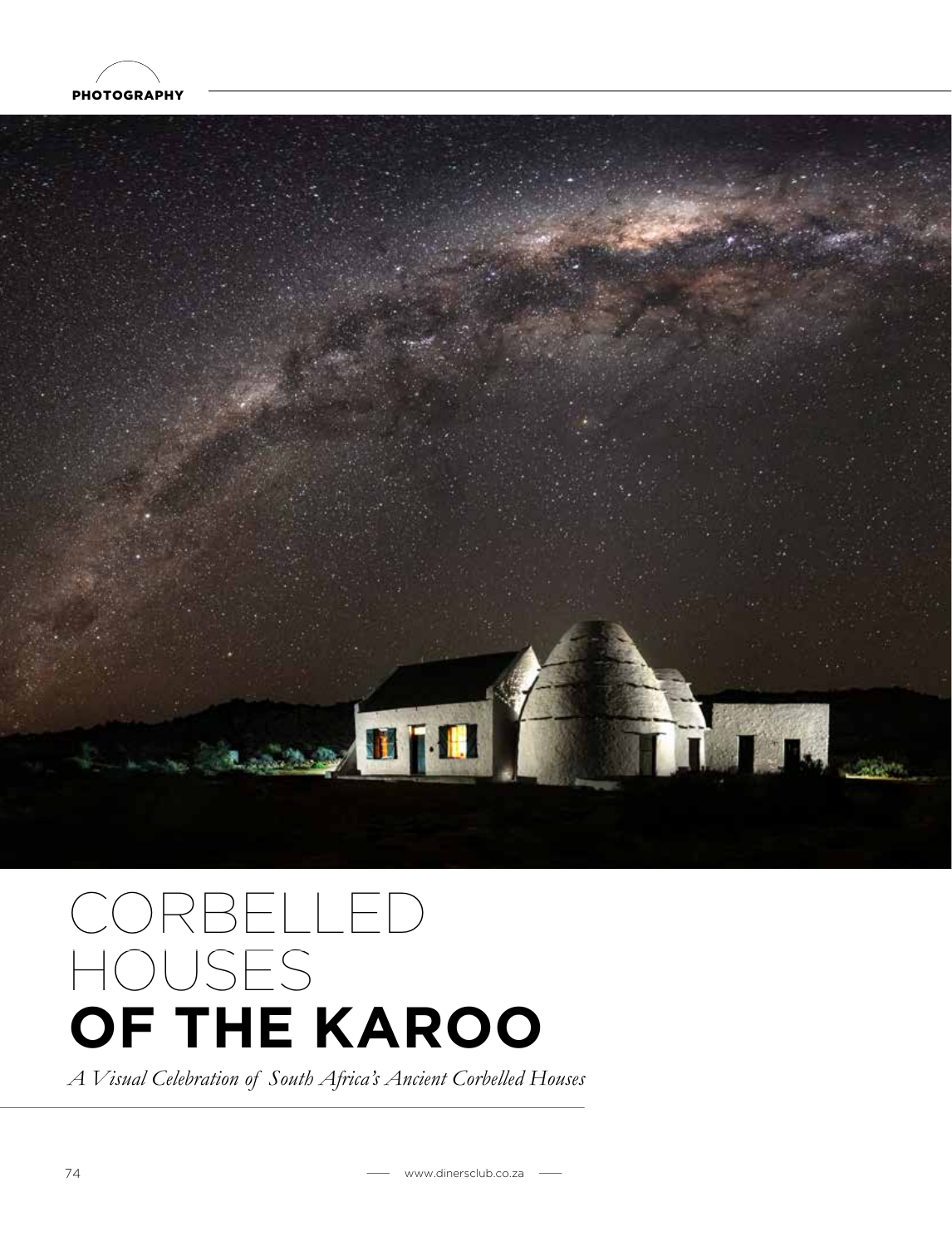

The University of the University of the State of the State of the State of the State of the State of the State of the State of the State of the State of the State of the State of the State of the State of the State of the or a ring for your beloved involves both an emotional and financial investment. In the 21st century, it also comes with countless choices, custom styles and available designs. We decided the best starting point would be to consult someone in the know. Enter Cape Diamonds.

One of the lesser known facts of the Karoo, is that scattered over its vast landscape you will find about 40 beautifully preserved or renovated corbelled houses, often exquisitely restored as guest accommodation.

These marvels, with their strange architecture, were built in the late 1700s and early 1800s by *Trekboere*. As the landscapes offered little in the way of building materials such as timber, they made use of an ancient method of construction known as corbelling to build their shelters.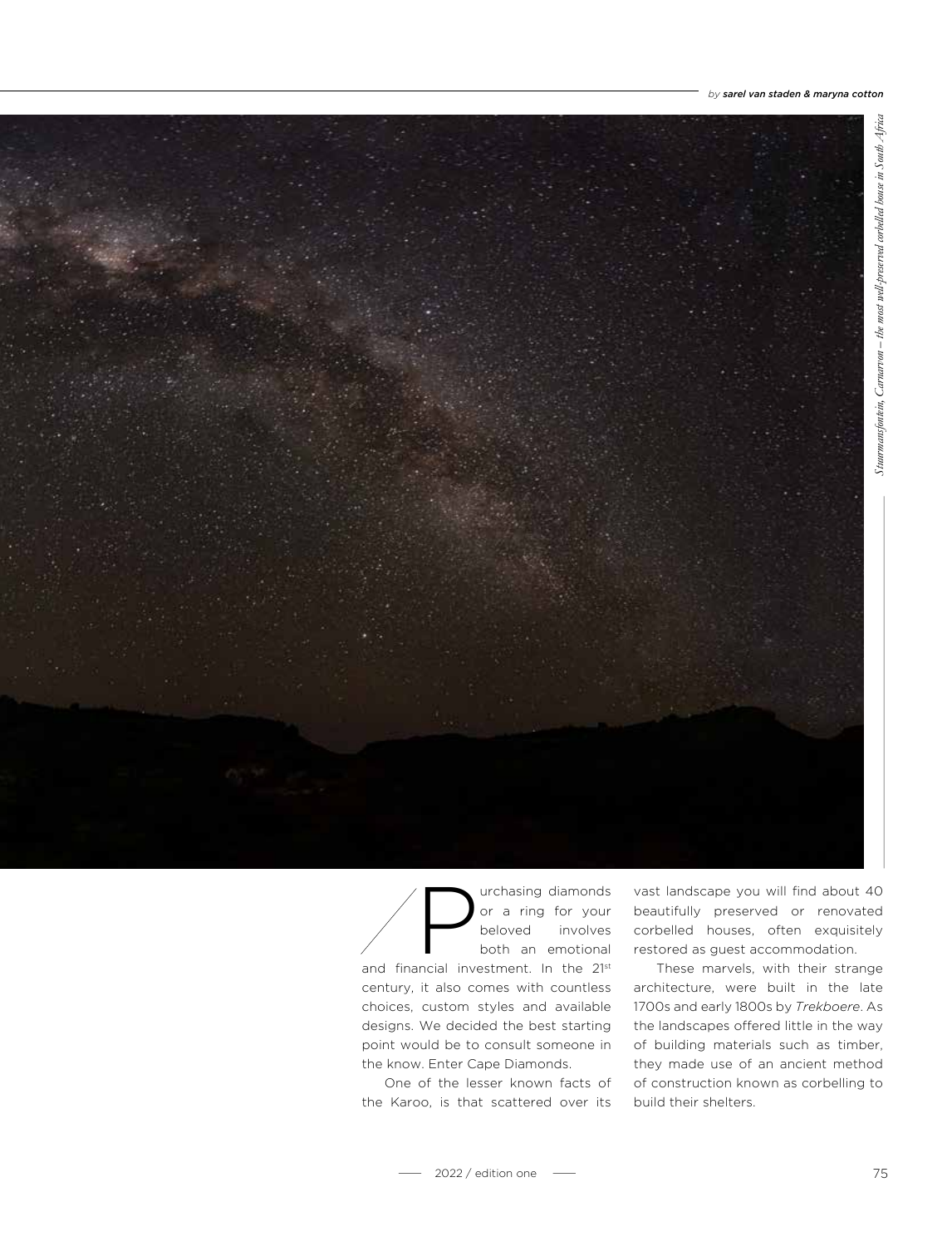This technique was implemented by placing successive layers of flat stone, each one extending a little further inward than the layer beneath, until the walls almost met at the apex. The remaining hole over the roof could then be closed with a single slab. These thick stone walls were excellent insulators against the extreme heat of summer or the winter cold.

The style is not unique to South Africa. Megalithic builders in Mediterranean countries used this building technique from as long ago as 4000 years. This style of architecture found in Spain, Portugal, Turkey, and Italy. Within South Africa, many of the corbelled houses of the Karoo and Northern Cape enjoy heritage status.



*Sunset over Klein Korbeel*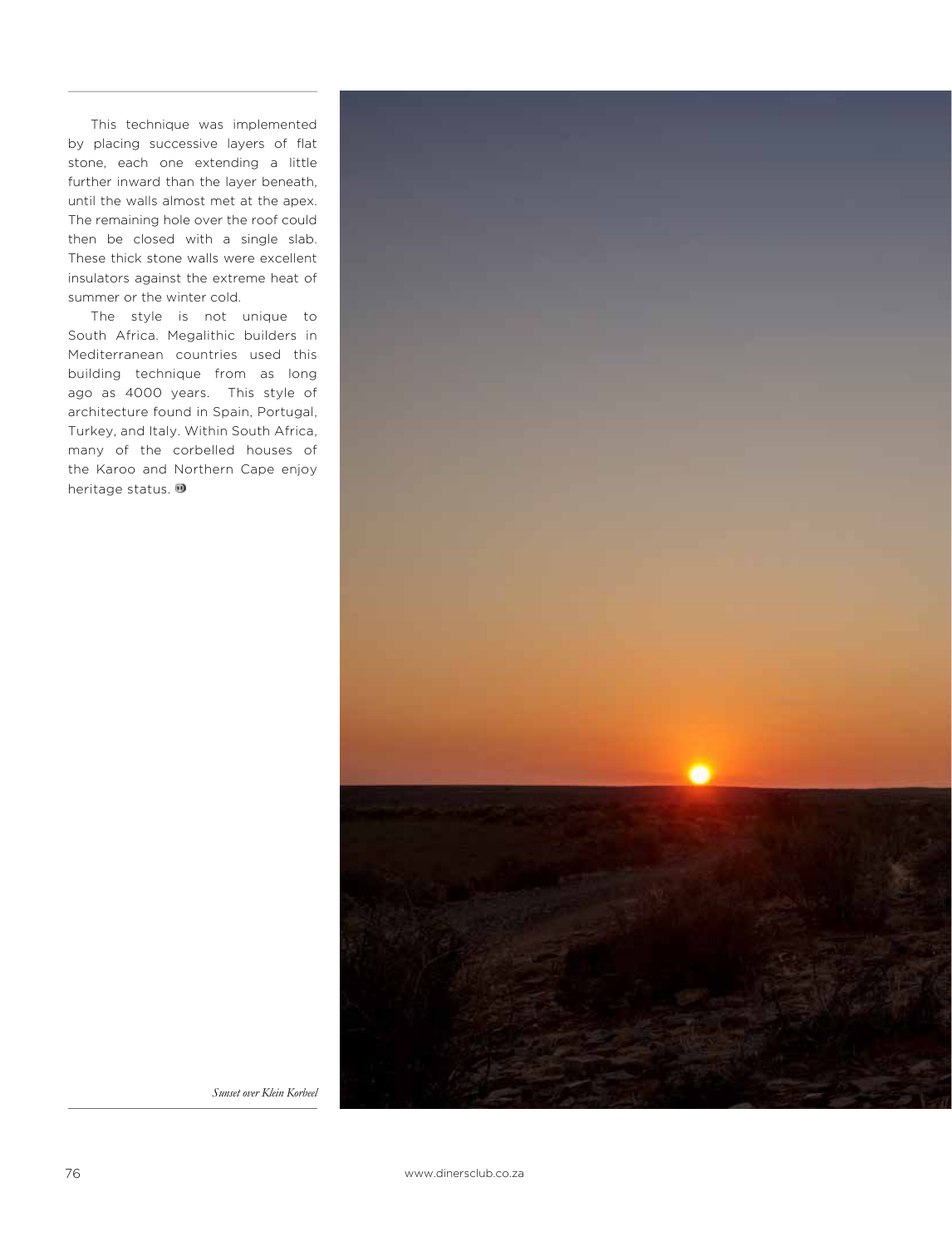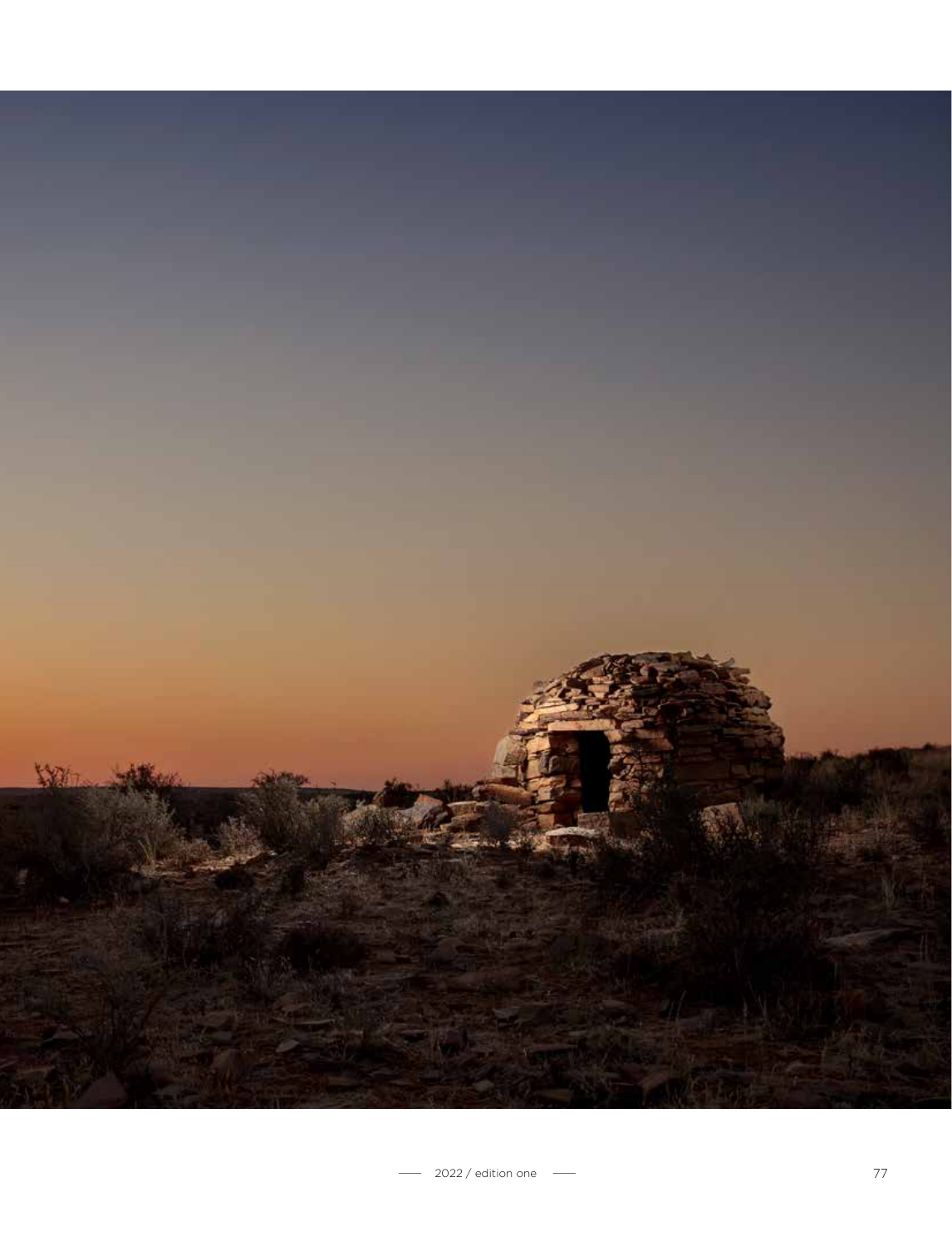

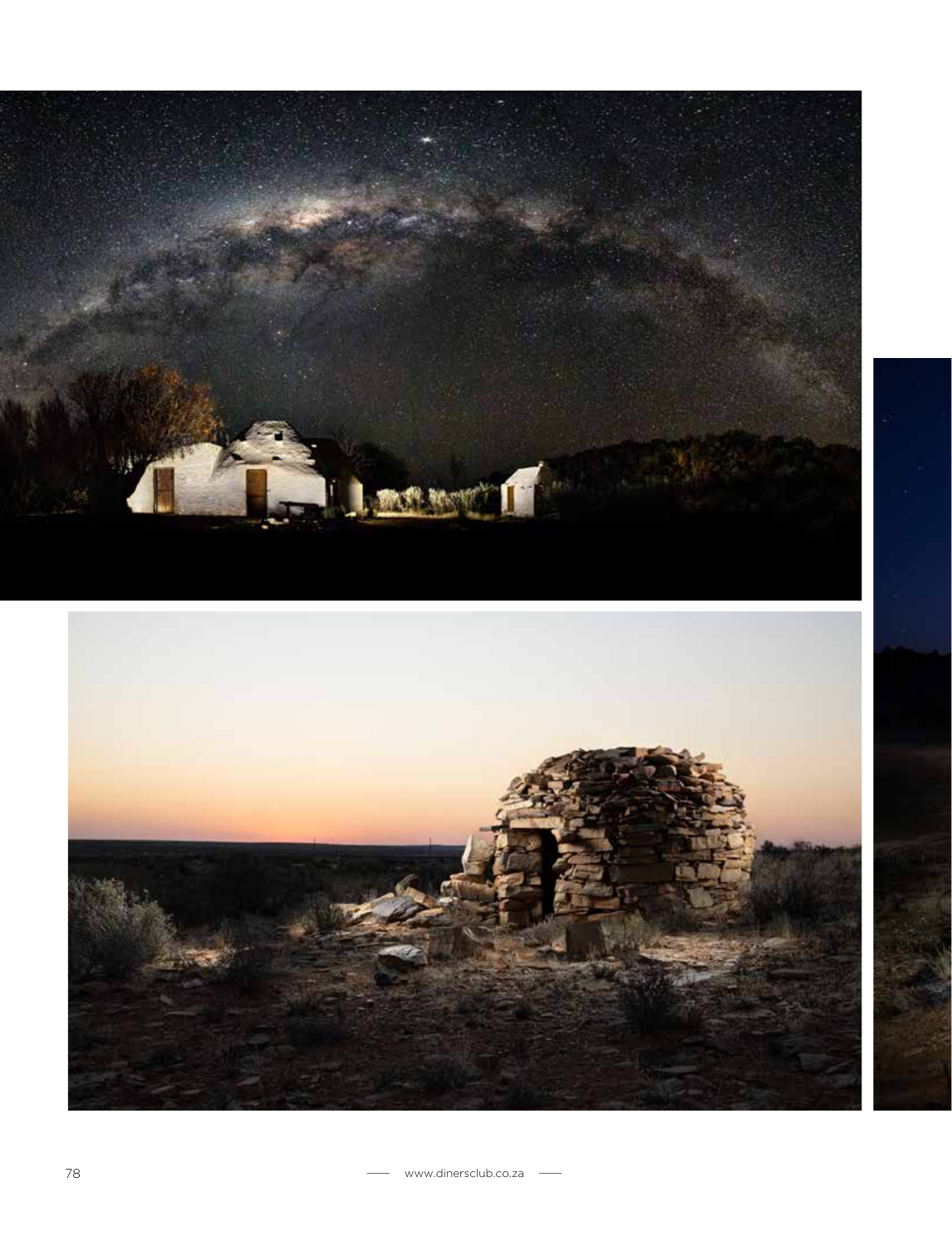LEFT *Droogeputs Korbeel* PREVIOUS PAGE BELOW *Klein Korbeel*